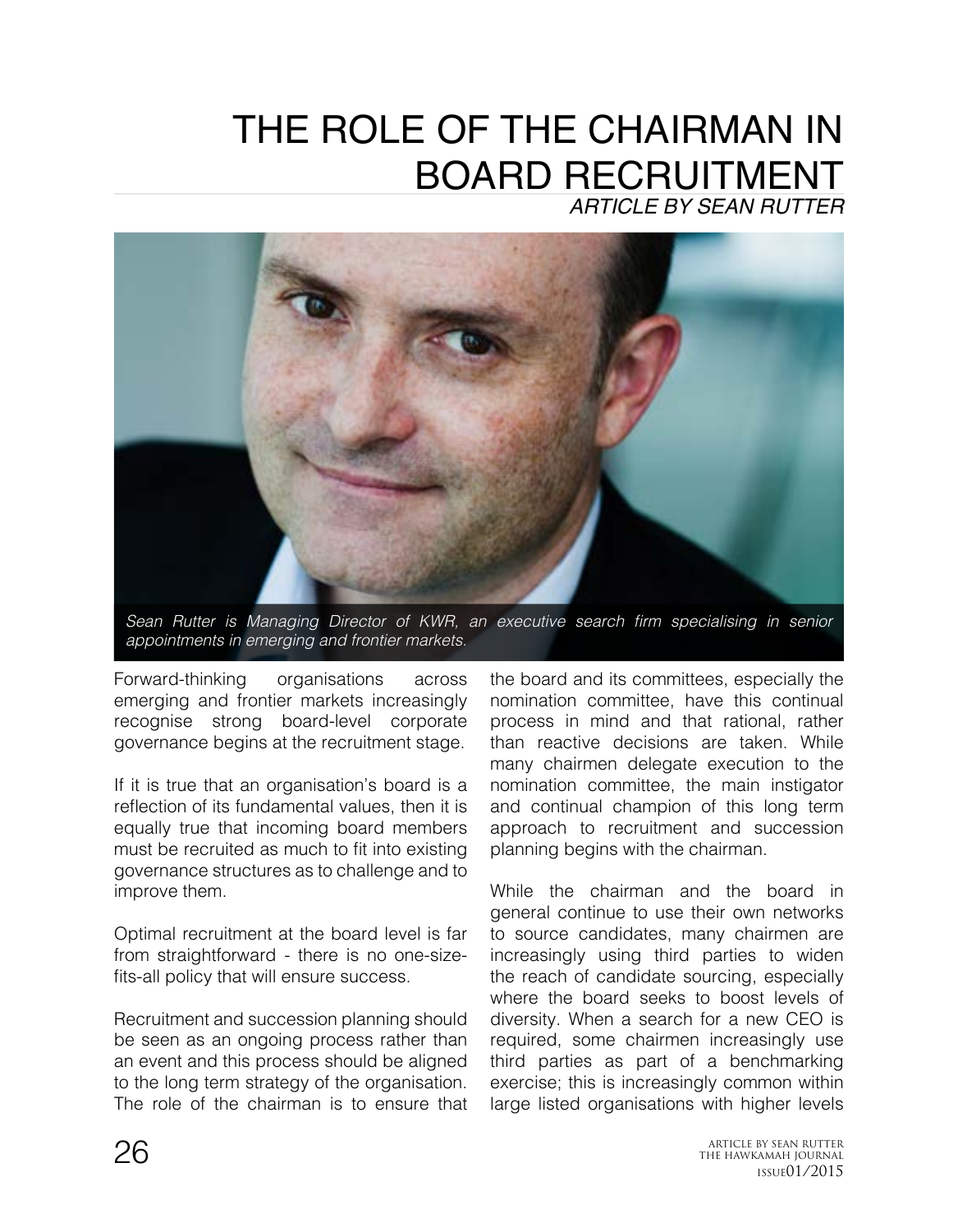of governance than their peers. Third parties benchmark insider candidates against what the external market can provide. This can often make for a more informed decision making process rather than boards only considering candidates who are at "arm's length".

Before any approach to prospective candidates can be made, the head-hunter must truly understand both the mentality of an existing board and how far along the road it has travelled towards governance excellence.

This process will necessarily involve meeting existing board members, individually and collectively, and watching them in action – listening to what they might not say as much as to what they do say.

It will also involve a significant level of research and understanding, speaking to people with an intimate knowledge of the client organisation and its board – for a third party who asks the right questions, the answers can be highly illuminating.

Often – through no fault of its own – a board will have little idea of how it compares to the boards of other organisations, or of how attractive, or unattractive, its governance culture might be to prospective members.

Securing a candidate, then, who will prove to be the right fit – helping an organisation to unlock and safeguard long-term value without causing negative disruption – is complex: it is as much about understanding human relationships as it is about the procedures of improved governance.

While the rewards for success are well documented, the repercussions of failure can prove disastrous – both for the board as a whole and for its individual members. In order to achieve the best outcome for all parties, a head-hunter must be sufficiently experienced to recognise and understand, often intuitively, a board's expectations at the outset.

It is only with this knowledge that a search can commence and a candidate be found who will not frustrate or be frustrated, but, rather, will drive an organisation's governance forward, creating value for both shareholders and stakeholders.

Typically, a head-hunter will be approached by organisations either keen to refresh their boards to better reflect a changed market, at the end of members tenure, or to discreetly replace a board member who has not proved effective. In both cases, dynamic organisations are the ones that recognise they want to look beyond their traditional personal and professional networks.

These organisations wish to embrace the concept of boardroom diversity – they understand that modern boards no longer comprise only people from the same national, social, ethnic, or professional backgrounds. A fresh outlook requires a fresh perspective – and achieving this in the boardroom requires diversity.

However, while it is easy for a board to say it welcomes new thinking and new voices, it is often the case that in practice the adjustment can be a difficult one to make.

Constructive dissent or difference of opinion at board level, no matter how professionally expressed, can be a jolting experience for boards unaware of their own captive groupthink or not used to hearing the views of anyone but the chairman. The key is to manage the transition effectively, and this usually means making progress gradually, not suddenly.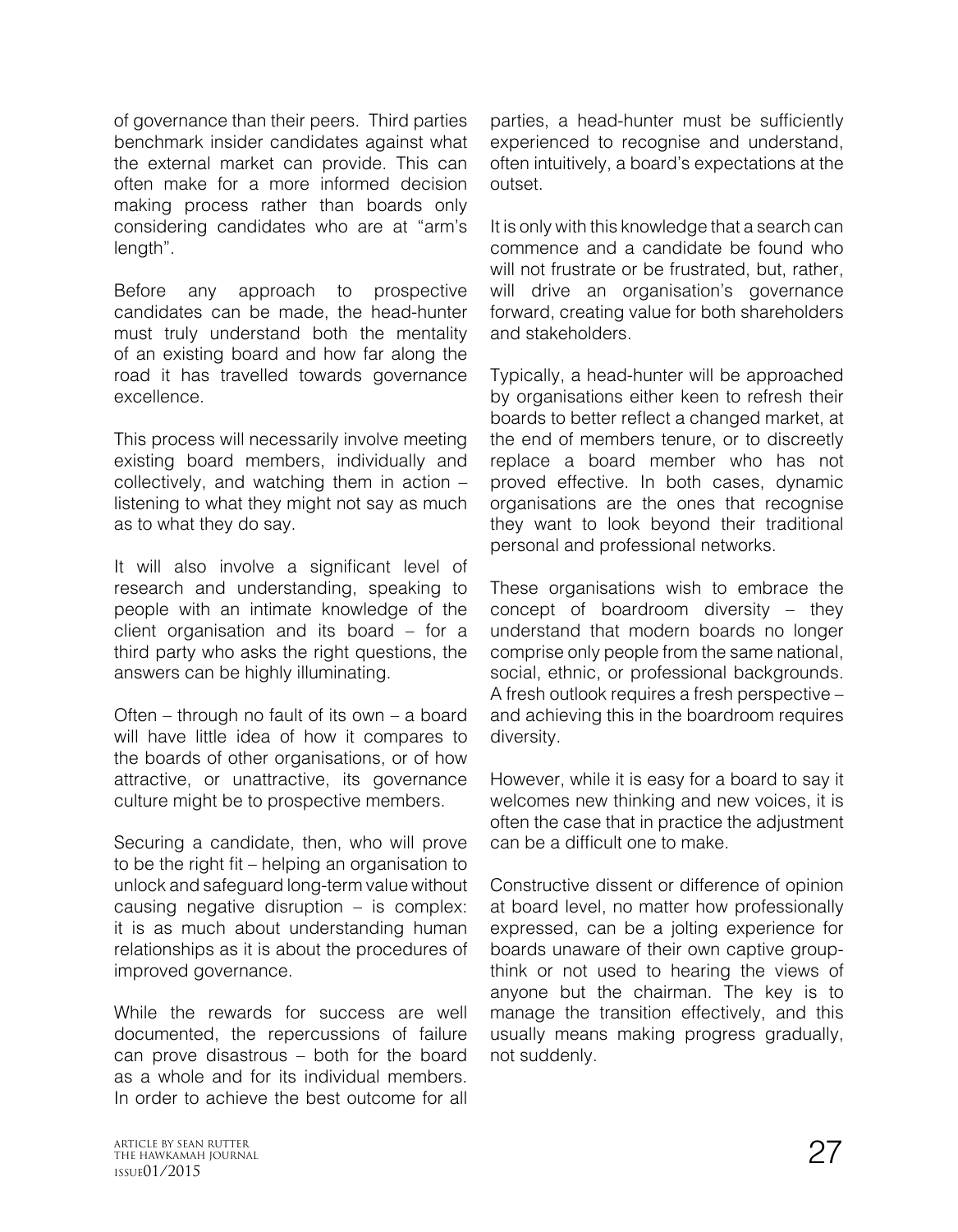When I meet a board, I like to watch the way the board members interact with one another. If only one or two people are speaking and the others are nodding their assent silently, regardless of what committee they sit on, it can often indicate areas for further probing and signals the potential "must know" dynamics for any future board member.

After all, good board-level governance is about utilising the experience of members by listening to differing opinions, debating them and collectively arriving at the optimal course of action.

A board where everyone agrees with everything the chairman says runs the risk of being unanimously committed to the wrong approach – or of allowing the blind to lead the blind. Such an approach to governance is, of course, self-defeating, and, ultimately, unlikely in the long-term to protect shareholder value.

Parachuting a candidate only used to European or American-style governance without regional understanding and experience into a board like this is unlikely to bear fruit or to be a mutually agreeable situation – no matter how firmly the board might have expressed a desire to develop or change its governance.

Far better, instead, to gain at the start a realistic picture of expectations, and to get an idea of the timeframe in which it is hoped these expectations might be met. This is information with which it is crucial – and fair – to prepare a board candidate.

All board-level head-hunters are familiar with stories of candidates who have arrived keen to deliver change, only to discover change will take many years, not months, to effect. This is a situation that can only lead to frustration and, at worst, aggravation.

Ensuring both the candidate and board understand, ahead of time, what the process of change will entail is thus integral to modern recruitment of board members.

In my experience, there are four types of boards. There are boards that are either effective, efficient or excellent. And then there are boards that are ineffective. Recognising where the board for which you are recruiting sits on this scale is vital to finding suitable talent, and each category presents its own challenges.

Ineffective boards, typically, do not last long. Generally, shareholders will see relatively quickly that an ineffective board is damaging value by failing to make the best decisions, or by protecting an inadequate CEO, and they will swiftly thereafter take action – normally by decimating the board.

Increasingly, as organisations in emerging and frontier markets strive to become optimally attractive to investors, the damage poor corporate governance does to shareholder value and the reputations of both the organisation and the authorities who regulate the market is being uncovered, and we now hear relatively often in the news of large or listed organisations undergoing governance and reputational crises.

To my mind, these crises are good and necessary, because they bring about change. Crisis and opportunity have long been bedfellows, and certainly this is the case in modernising boards that are stuck in the past or slow to welcome diversity and rigour.

For example, practices that are frowned upon in countries where levels of corporate governance may be higher, such as allowing the offices of CEO and chairman to be held by the same person, or keeping auditors docile and obedient, or safeguarding executives